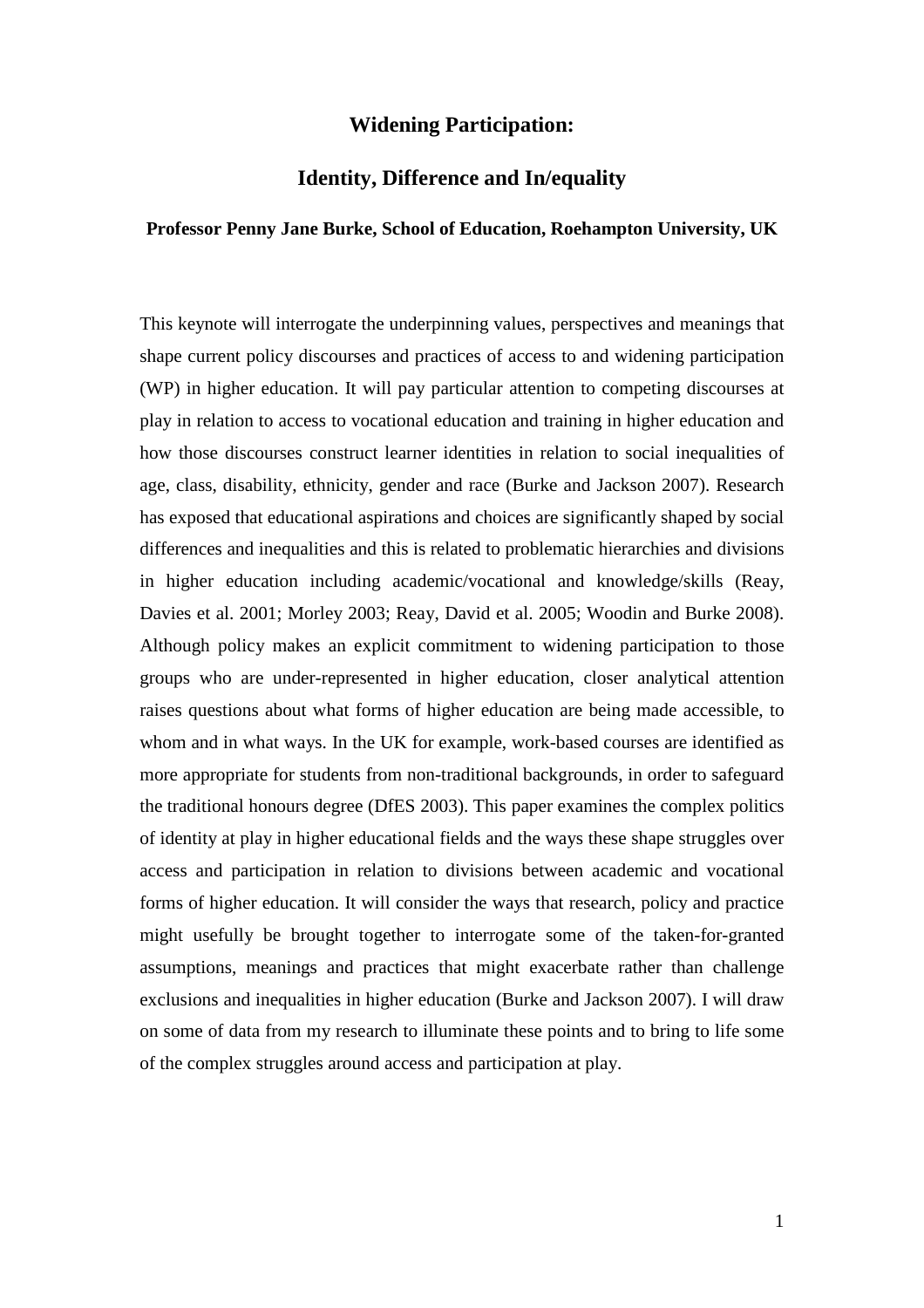#### **Understanding Access and Widening Participation**

Social inclusion and widening educational participation are central concerns in lifelong learning and higher education policy globally. Participation in learning has been identified largely as a mechanism by which to tackle social exclusion and to improve national economic competitiveness, often overshadowing concerns with social equity and justice in education (Morley 2000: 230). Lifelong learning policy constructs a 'knowledge society' of individual and flexible learners, and a key problem is seen as lying with those who lack the aspirations to capitalise on the range of learning opportunities freely available to all.

The discourse of lifelong learning in the UK is one that favours individualism and instrumentalism, embedded within structures and organisations that are themselves gendered, raced and classed (Jackson 2003:366).

Although the hegemonic discourses of WP place emphasis on individual attitudes and are embedded in deficit constructions of individual lack (Jones and Thomas, 2005), it is important not to oversimplify the complex ways that policy gets enacted and produced within localized sites, which are always shaped by micro-politics (Ball, 1987; Ball, 1990; Morley, 1999; Morley, 2000). WP is a highly contested concept, with competing notions at play nationally, regionally and locally. WP is discursively produced within specific political contexts, and currently the neoliberal political discourse strongly frames competing understandings of WP in a range of national contexts, including the English context, where my research is located. As particular students are recognized through HE policy discourses as subjects of WP, for example as disadvantaged and as having potential, WP discourse is inextricably tied to the politics of identity and inequalities of class, ethnicity, gender and race (as well as a range of other differences). Archer points out that competing discourses of class, gender and race "that prevail within educational policy at any particular time will directly influence and shape the forms of practice that are subsequently undertaken within schools", colleges and universities (Archer, 2003, 21). Within current HE policy, there is a firm acceptance that the economy and marketplace are at the centre of the project to widen participation as a key policy imperative and this implicates different social groups and communities in different ways, contributing to processes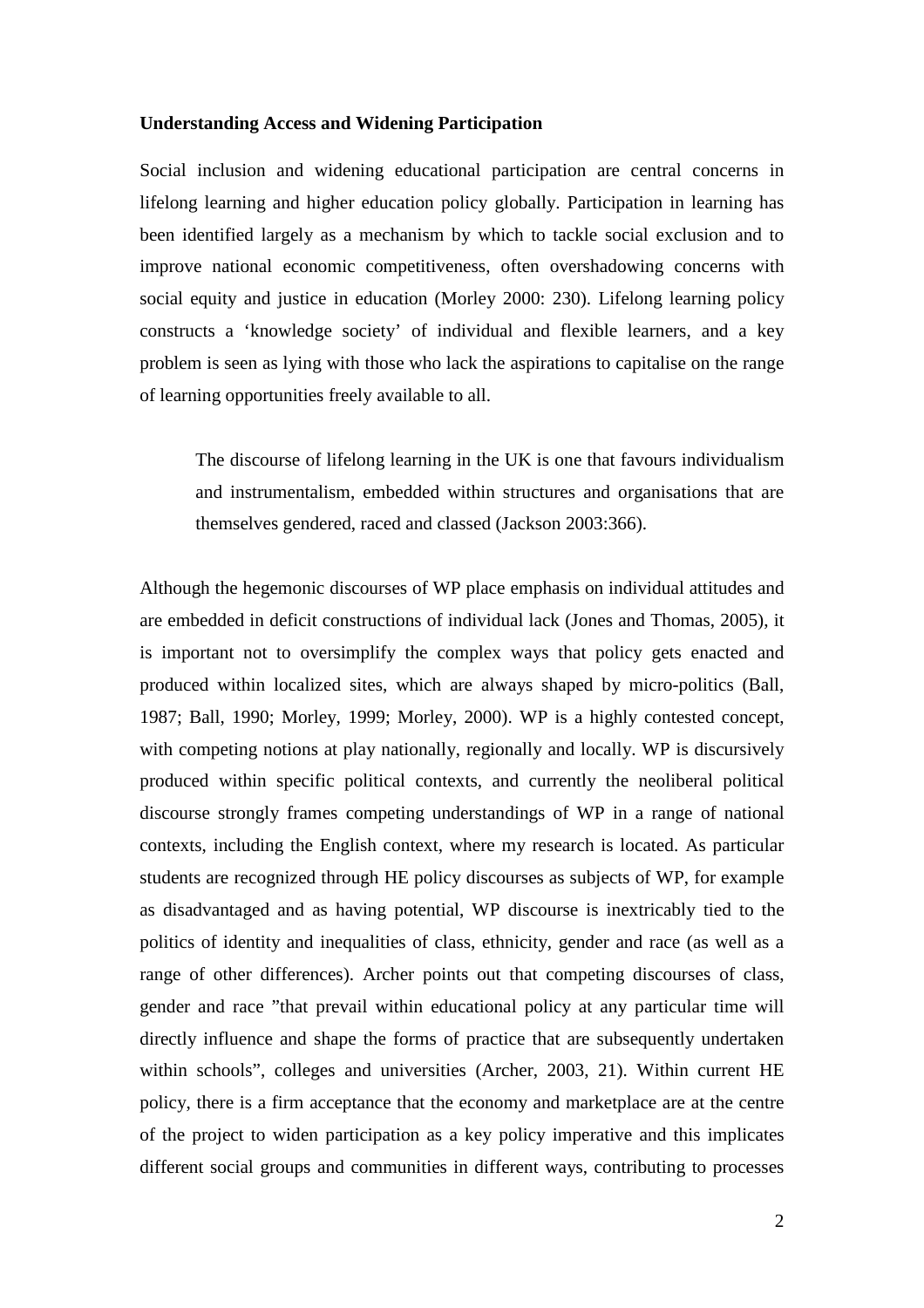of subjective construction. For example, the 2003 UK Government White Paper *The Future of Higher Education* begins the section on expansion of HE by stating, "national economic imperatives support our target to increase participation in higher education towards 50 per cent of those aged 18–30 by the end of the decade" (DfES, 2003a, 57). This economic discourse can be traced back to the Thatcher years, with the rise of neoliberalism which aimed to

re-create individualism, consumerism and competition and to remove blocks, barriers and obstacles to the free play of market forces. Equality of opportunity was recast as the individualizing of opportunities, for economic and social enhancement (Arnot *et al*., 1999, 83)

Jones and Thomas (2005) helpfully outline three contrasting approaches to WP, although the lived reality of widening participation is perhaps far messier than this represents. The first approach Jones and Thomas categorize as the 'academic approach'. This strand emphasizes attitudinal factors such as 'low aspirations'. In this approach, activities to raise aspirations are prioritized and these are located at the peripheries of universities with 'little or no impact on institutional structure and culture' (Jones and Thomas 2005: 617). The second approach that they outline is the 'utilitarian approach', which similarly focuses on attitudinal factors, including again the notion of 'low aspirations'. The second approach is also concerned with lack of traditional academic qualifications, and is embedded in a deficit understanding of WP. Jones and Thomas thus characterize the 'utilitarian approach' as the 'double deficit model' (Jones and Thomas 2005: 618) and one that particularly emphasizes the relationship between higher education and the economy. The third approach they identify as 'transformative', which focuses on the needs of under-represented groups in higher education. They argue that higher status institutions are more likely to take the 'academic approach', less prestigious institutions are more likely to take the 'utilitarian approach', leaving little space for transformative approaches to higher education (Jones and Thomas 2005: 627).

In England, as most 'non-traditional' entrants to higher education are concentrated in the post1992 new universities, the hegemonic discourse of widening participation is strongly framed by the utilitarian approach and this is significantly influenced by the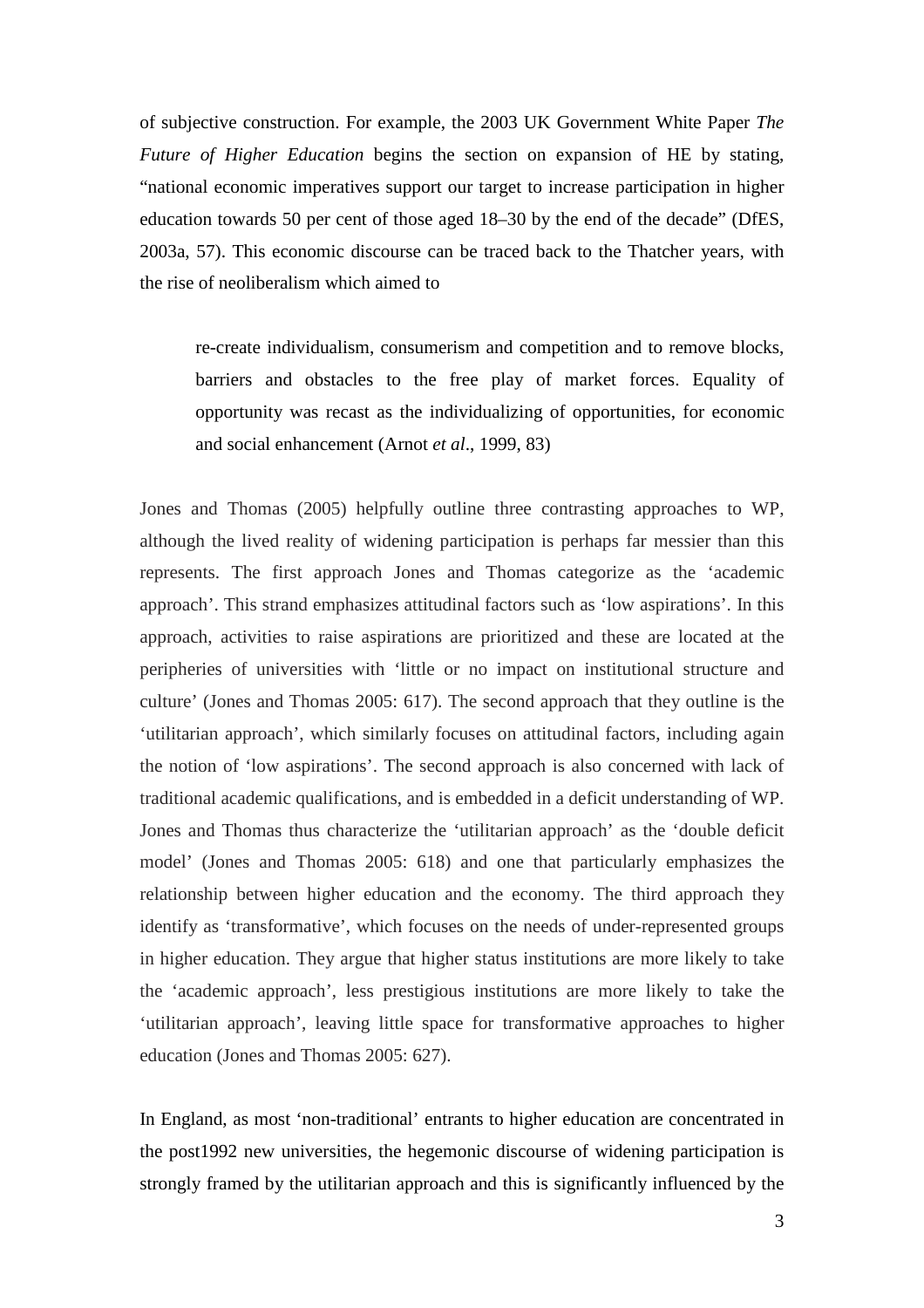'logic of neo-liberal globalisation' (Jones, Turner et al. 1999: 238). With notions of the market at the centre of WP policy, the key role of HE is constructed as enhancing employability, entrepreneurialism, economic competitiveness and flexibility (Morley 1999; Thompson 2000; Burke 2002; Archer, Hutchings et al. 2003; Bowl 2003). Neoliberal market oriented approaches significantly shape meanings of widening participation, including what and whom higher education is for (Burke and Jackson 2007). In the Australian context, it has been argued that 'The main impact of the new economy on educationand training has been to: Increase demand for education and training, particularly among people with high skills; and Generate increased inequality in the distribution of education and training opportunities' (Watson 2003: 39).

Davies and Saltmarsh explain that neoliberalism:

espouses 'survival of the fittest' and unleashes competition among individuals, among institutions and among nations, freeing them from what are construed as the burdensome chains of social justice and social responsibility. Populations are administered and managed through the production of a belief in each individual in his or her own freedom and autonomy (Davies and Saltmarsh 2007: 4).

The focus of neoliberalism is on the disciplining/ed individual who engages continuously in the project of self-improvement where it is up to the individual to make sure that he or she can 'get ahead'. Access to higher education in this context becomes a central tool of neo-liberal self-disciplinary mechanisms, so that every individual has the responsibility to participate in learning in order to gain credentials to enhance their employability, continually responding to and responsible for meeting the requirements of a changing, dynamic and unstable global market. Neoliberalism erases collective sensibilities and social responsibility, rendering social inequality as secondary to individual mobility, firmly positioning individuals as 'consumers' of, and equal players in, the free market of lifelong learning and higher education.

Neoliberalism thus takes attention away from the ways that identities are implicated in complex social inequalities and reduces education to a technology of self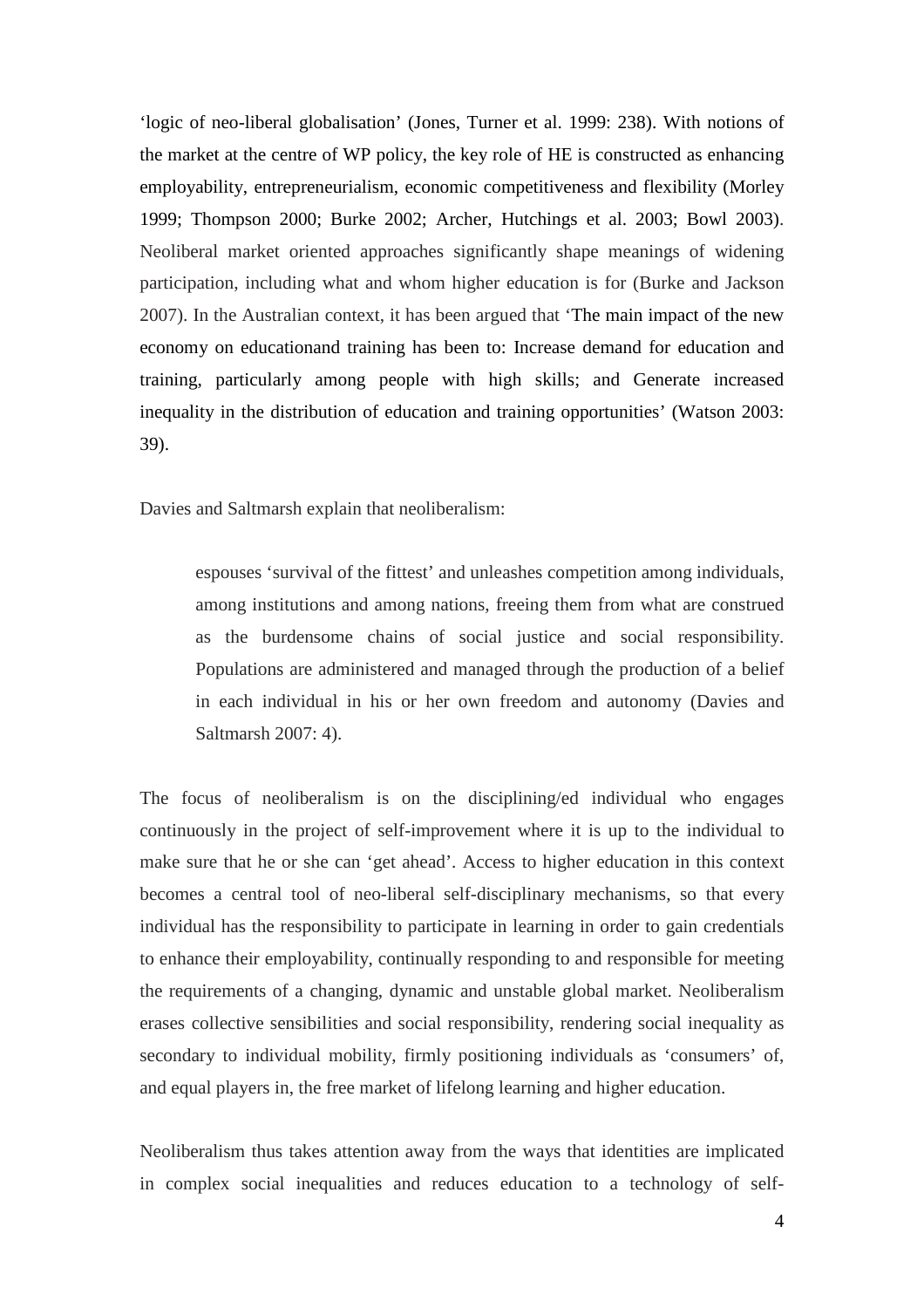improvement for individual workers and consumers competing in a global market. Although the WP policy discourse makes rhetorical gestures towards eradicating exclusion from the different sites of education and training provision, the neoliberal reconstruction of 'exclusion' is one that firmly asserts responsibility to the individual named and identified as 'excluded' or 'disadvantaged'. Furthermore, the hegemonic neoliberal discourse of access and WP tends to operate around contradictory claims; on the one hand, the claim of the 'classless society' or the 'death of class' and, on the other, the powerful ways that 'class is invoked in moves to draw young people from deprived areas into HE' (Lawler 2005: 798). WP policy is a part of the broader neoliberal technologies of self-regulation in which subjects come to understand themselves as responsible for the production of a self with the skills and qualities required to succeed in the new economy (Walkerdine 2003: 239). Issues of structural inequality and cultural misrecognition become hidden in WP policy discourse, and rather individuals are called upon to take up the challenge of accessing the range of products available on the higher education market. Such a challenge is located in a wider neo-liberal project of self-development and improvement through participation in higher education, which is presented as meritocratic and available to all who have the potential to benefit.

However, this is not to say that discourses of transformation and social justice are not still at play to some extent in WP policy, as this quote from the Higher Education Funding Council for England demonstrates:

Widening participation addresses the large discrepancies in the take-up of higher education opportunities between different social groups. Underrepresentation is closely connected with broader issues of equity and social inclusion, so we are concerned with ensuring equality of opportunity for disabled students, mature students, women and men, and all ethnic groups (HEFCE 2006).

The problematic of this excerpt becomes apparent though with close analytical attention to the framing policy text, which places emphasis on individuals from underrepresented groups taking responsibility to change their aspirations, dispositions and values (Gerwirtz 2001). This emphasis has significantly altered relations between the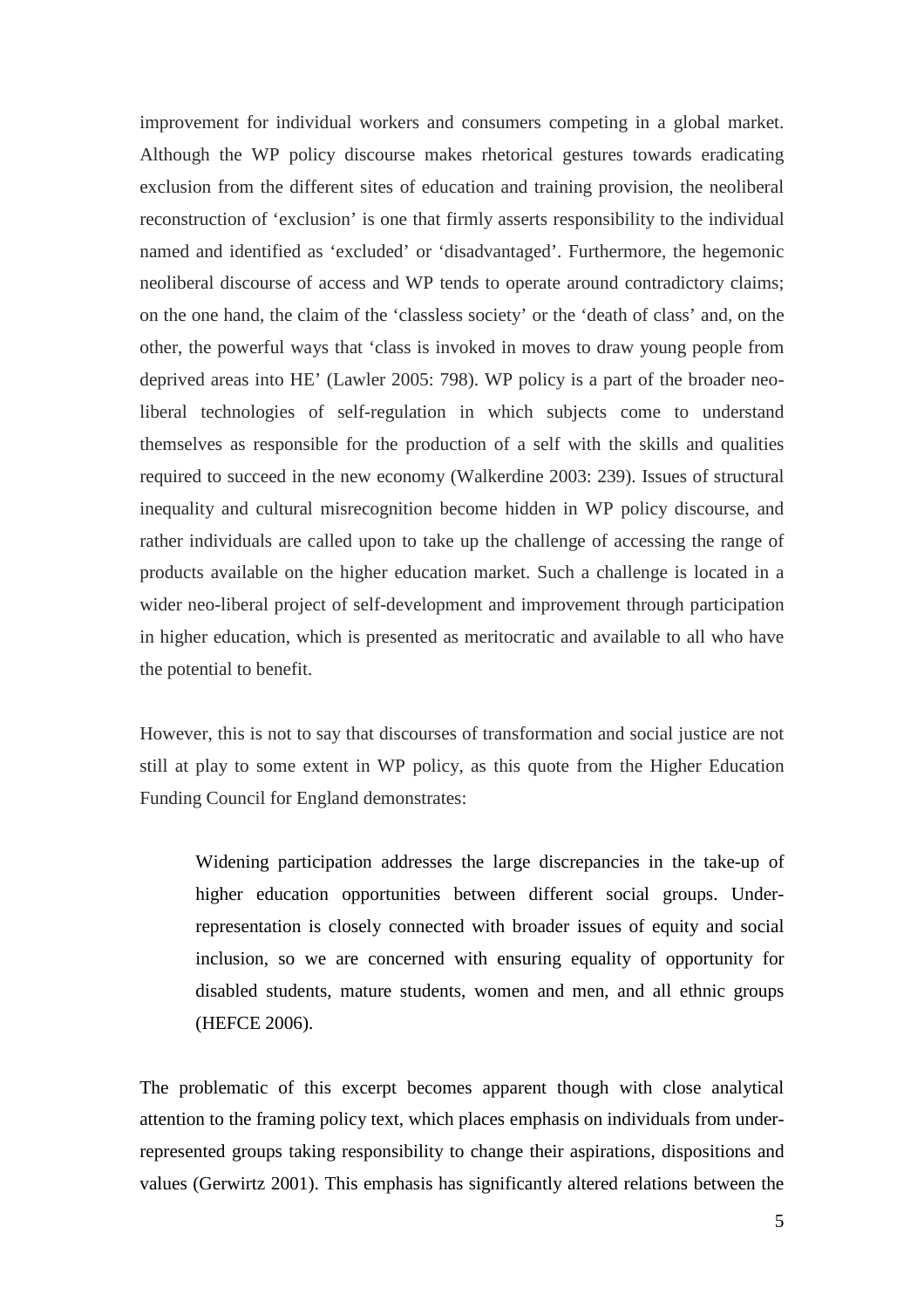individual and the state and has led to a shift from government to governance, 'signalling a move away from a citizen-based notion of rights associated with a sense of the public, to an individualistic client-based notion of right based on contractual obligations' (Blackmore 2006: 13). Just as individual students are responsible for their self-improvement, individual teachers and WP practitioners are responsible to raise the aspirations of young, disadvantaged individuals identified as having potential. Aspirations are not individually formed but are relational and interconnected with complex auto/biographies, multiple identifications and social positionings and are discursively produced within schools, colleges and universities as well as other key social sites (Burke 2006; Burke 2006; Burke 2009). What is not considered in the hegemonic discourses of access and WP is the necessity of transforming education institutions in order to seriously address deeply embedded structural inequalities and discursive misrecognitions across intersections of age, class, dis/ability, ethnicity, gender, inter/nationality, race, religion and sexuality. These complex inequalities are intricately intertwined with longstanding cultural and discursive mis/representations, which produce discourses of derision (Ball 1990) and pathologised subjectivities (Skeggs 2004). In critiquing what she names as the narrow skills-driven approach to WP policies, Carole Leathwood warns that such policies are likely to fail if they refuse to engage with the complex reasons that different social groups might be resistant to education in relation to their negative experiences of learning in formal institutions:

The current lifelong learning strategy is likely to fail if the narrow skillsdriven approach which alienates potential learners continues to be pursued. There is already a healthy resistance to participation from many who regard the education on offer as middle-class and alien, and without any attempts to address the reasons for such resistance, and to ensure that educational opportunities offer positive and relevant experiences and benefits, many of those who are intended recipients of lifelong learning are likely to continue to resist it (Leathwood 2006: 52).

Indeed, those entering higher education from 'different' backgrounds are often seen as potentially contaminating of university standards and as a result a key policy strategy is to protect the quality of higher education by creating new and different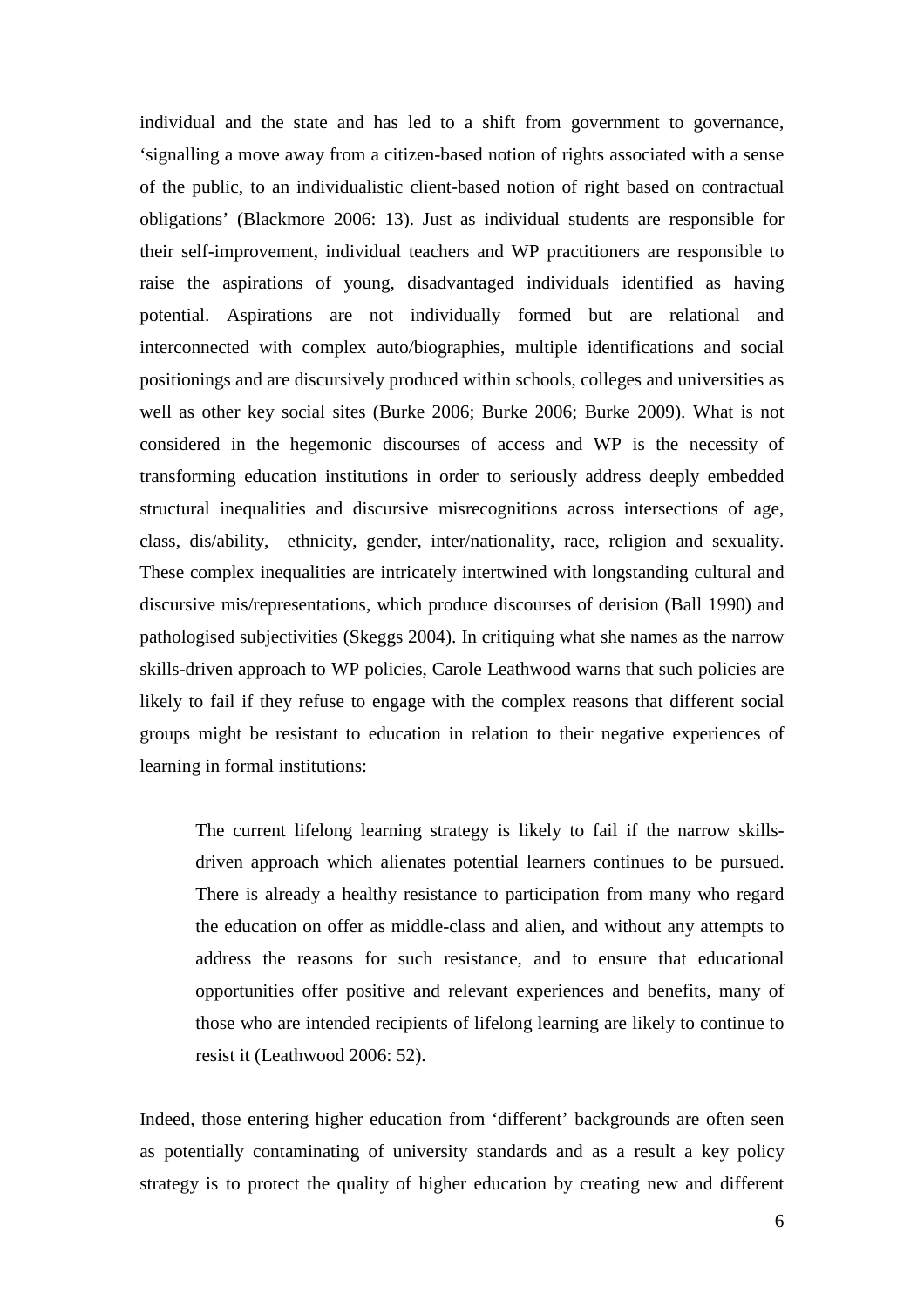spaces for those new and different students (Morley 2003). For example, in the English context, the White Paper, *The Future of Higher Education*, reads:

Our overriding priority is to ensure that as we expand HE places, we ensure that the expansion is of an appropriate quality and type to meet the demands of employers and the needs of the economy and students. We believe that the economy needs more work focused degrees—those, like our new foundation degrees, that offer specific, job-related skills. We want to see expansion in two-year, work-focused foundation degrees; and in mature students in the workforce developing their skills. As we do this, we will maintain the quality standards required for access to university, both *safeguarding the standards of traditional honours degrees and promoting a step-change in the quality and reputation of workfocused courses*. (DfES 2003: 64, emphasis added).

In this excerpt, WP is being explicitly linked with concerns about 'safeguarding the standards of traditional honours degrees'. The text implies that opening access to new student constituencies has the potential to have a negative effect on traditional university spaces, which need to be protected against the entry of 'non-traditional' students. It also assumes that the appropriate level of participation for those new student constituencies is work-based degrees rather than traditional honours degrees. This reinforces historical divisions between academic and vocational forms of education and training. This also leads policy in the direction of creating new and different kinds of courses for new and different kinds of students without addressing that these differences are shown to be classed, gendered and racialised by research in the field (HEFCE 2005; Reay, David et al. 2005). In analysing their interviews with working-class students, Reay, David and Ball (2005: 85) explain:

Choice for the majority [of working-class students] involved either a process of finding out what you cannot have, what is not open for negotiation and then looking at the few options left, or a process of self-exclusion.

In this way, the WP policy agenda is not able to challenge the status quo or redress the legacy of the under/mis-representation of certain social groups in traditional forms of higher education, which carry with them status and esteem. It is also not able to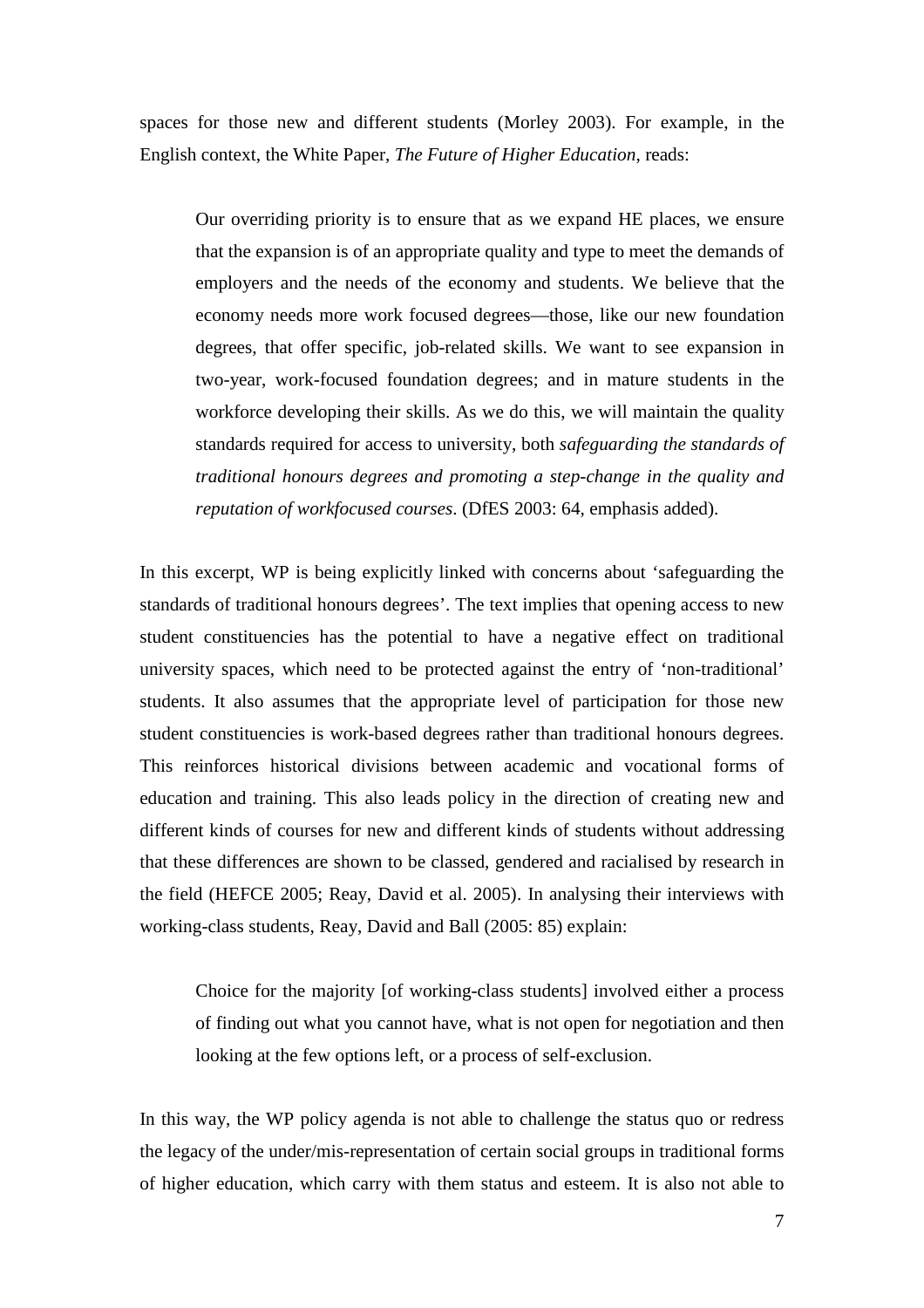shift problematic divisions between academic and vocational and knowledge and skills, which are also tied in with classed, gendered and racialised subjectivities, both of individuals and of institutions. As a result enduring hierarchies, privileges and inequalities remain untouched whilst new forms of unequal social relations are being created (Burke 2002). This logic constructs students from non-traditional backgrounds in very particular ways and leaves notions of deficit in place. Traditional student identity is subtly held in place so that the traditional university undergraduate is re-constituted as white-racialised and middle-classed. The 'WP student' is constituted as 'Other', deserving of higher education access but only to 'other' kinds of courses and institutions.

### **Subjectivity, Inequality and Difference in Accessing Higher Education**

I now turn to some of my qualitative data from recent research to illustrate the points I've made so far and to highlight the ways concepts of subjective construction are useful in exposing the complexities of inequalities and misrecognitions.

The first example is from a research project I conducted with my colleague Jackie McManus, who is based at the University of the Arts London. The research deconstructs the admissions policies and practices of the art and design academy, to examine the practices and perspectives of admissions tutors. The methods included in-depth interviews with ten admissions tutors about their perspectives of the admissions system and process, as well as 70 observations of actual selection interviews with candidates.

The observation data exposes the ways that racialised subjectivities inform admissions tutors' judgments in the selection process. Nina, a Black working class young woman from a poor inner city area, applying for a Fashion Design BA, was asked at the beginning of her interview about the influences on her work:

Interviewer: What influences your work? Nina: I'm influenced by Hip-Hop? Interviewer: Hip-Hop or the history of Hip-Hop Nina: The History of Hip-Hop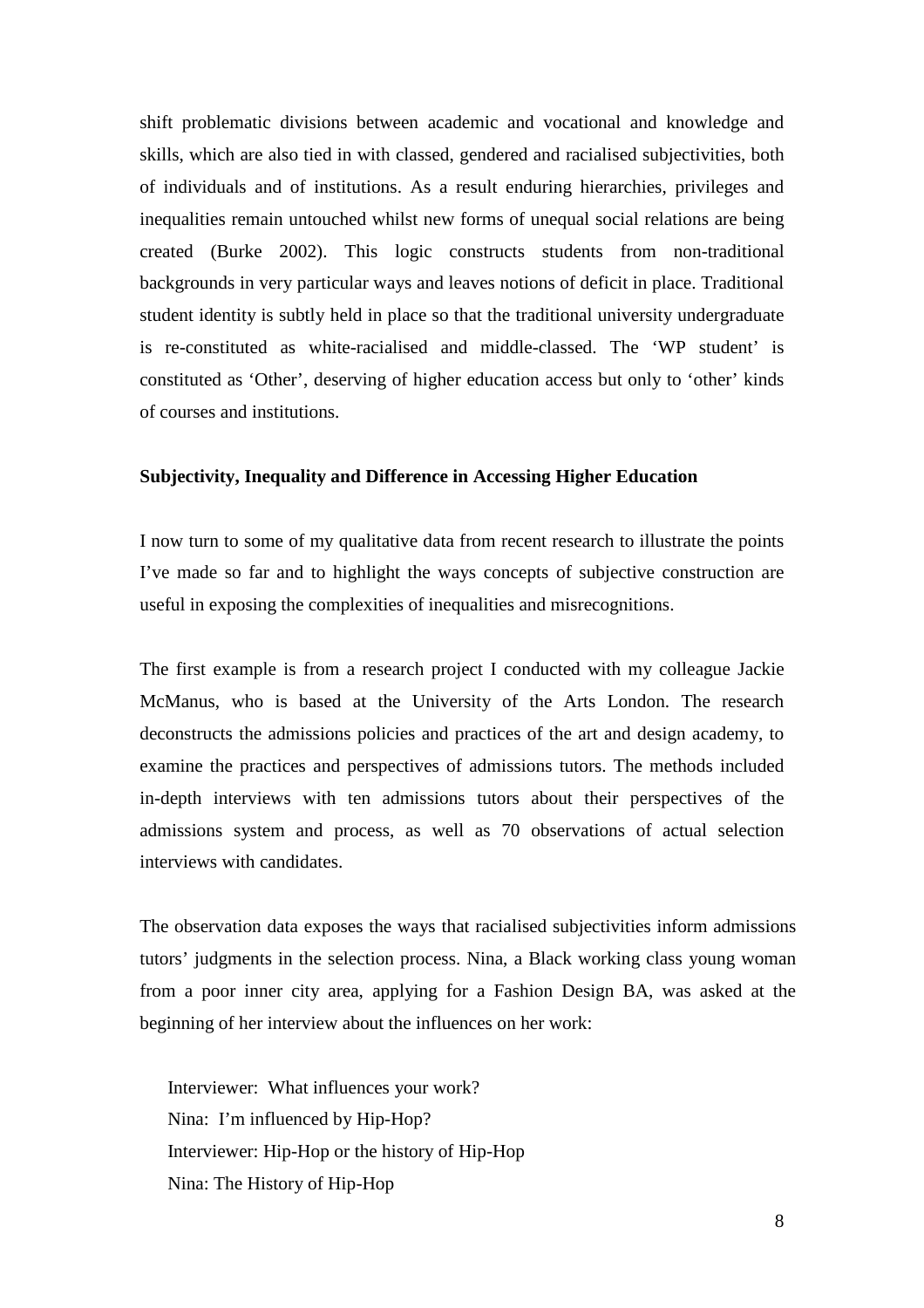In response to Nina's answer, the body language of the interviewers visibly changed. They leaned back in their chairs and appeared to go through the motions of interviewing Nina. They asked her what she would like to design and she answered that she was interested in designing sports tops. After Nina left the interview room, the interviewers immediately decided to reject her. They discussed how they would record this on the form they were required to complete about all applicants:

Interviewer one: Why should we say we're rejecting her? Interviewer two: Well she's all hip-hop and sport tops Interviewer one: We'll say that her portfolio was weak.

Yet, when the interviewers reviewed her portfolio before the interview took place, they had not deemed it as weak. Following her interview, the two interviewers recorded on their form that Nina's portfolio was below average, noting also that the clothes she wore to the interview were not fashionable and that she lacked confidence. Nina was dressed very smartly in dark jeans and a cotton top. All of the other (white) female candidates were dressed in similar clothing of tunic, leggings and pumps. The interviewers also noted their dissatisfaction with Nina's intentions to live at home whilst studying, suggesting this was a sign of immaturity. The white middle-class male candidate interviewed immediately after Nina, was from an affluent spa town, expensively dressed and cited famous artists and designers amongst his influences. In the interview discussion, he confirmed that he would 'definitely be leaving home because it is all part of the experience.' The young man was offered a place in spite of having considerably poorer qualifications than Nina, including having failed GCSE Art. Nina was not recognized as a legitimate subject of art and design studies because of she cited a form of fashion seen as invalid in the higher education context. Furthermore, her intentions not to leave home were read off as signifying her inappropriate subject position. The male, middle-class, white-English candidate on the other hand knew how to cite the discourses that would enable him recognition as a legitimate student subject. Although no explicitly racist statements were made by the admissions tutors, I want to argue that their judgments were shaped by implicit, institutionalized, disciplinary and racialised perspectives of what counts as legitimate forms of experience and knowledge. Classed, gendered and racialised formations of subjectivity, which are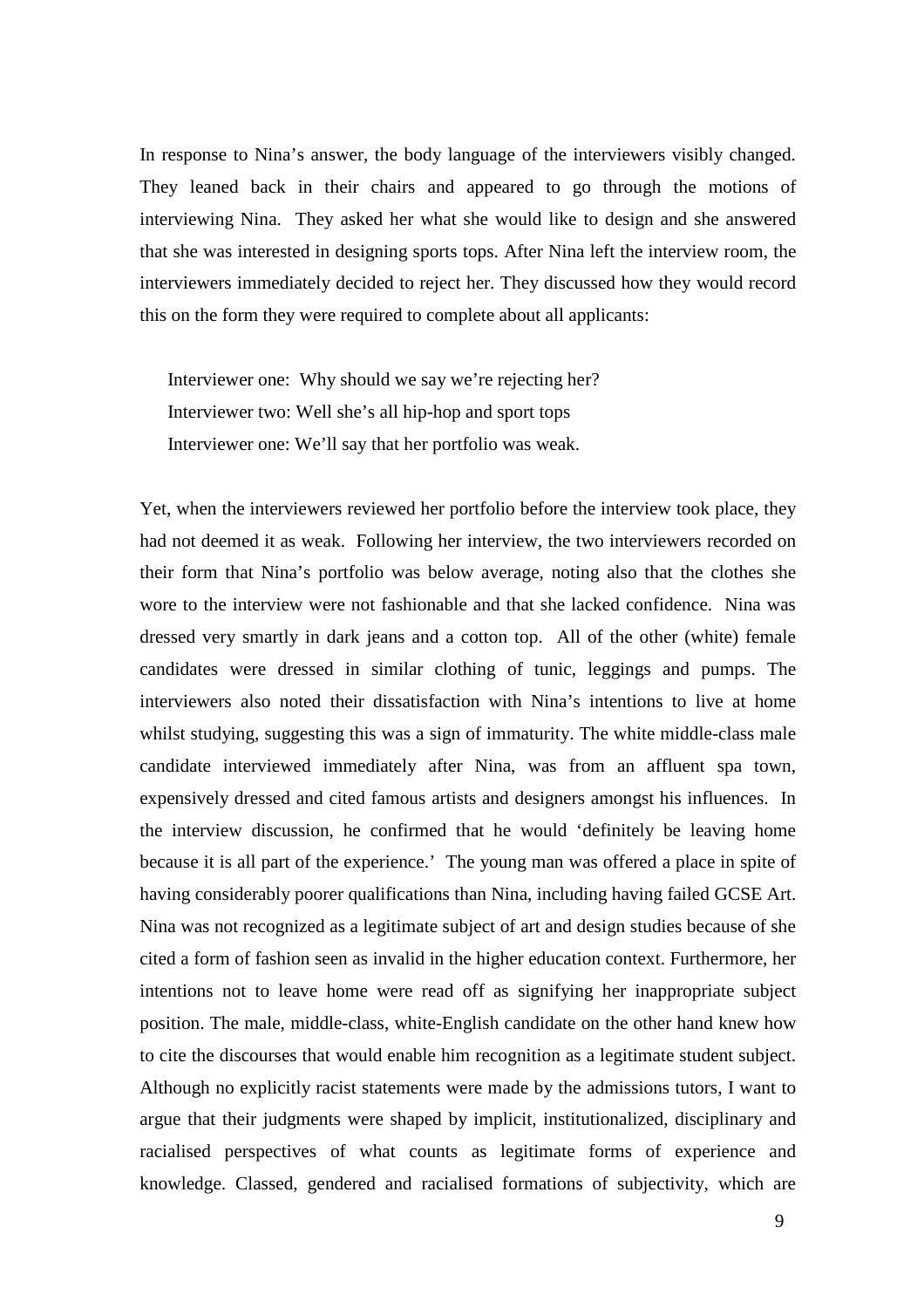embodied as well as performative, profoundly shape selection-processes. Such judgments are made in the context of struggles the tutors themselves are involved in with relation to their own institutional, embodies, performative subjectivities. This is tied in with the derogatory discourses of 'dumbing down' and 'lowering standards' and the desire to be recognized as 'world class'. This is implicitly underpinned by debates about knowledge and skills and work-based, vocational provision as marked out as less legitimate than courses and institutions seen as academic and high status.

Success of individuals and of schools, FE colleges and HE institutions is still measured against traditional models: all school children being examined at the same age, regardless of their preparedness; A-levels in traditional 'academic' subjects being the most acceptable for entry into many universities, 'vocational' routes seen as suitable only for those who cannot achieve in 'academic' routes. Full-time under graduate study, preferably away from home, is the most valued and many employers only recruit graduates with high A-level scores from their shortlist of traditional universities (Copland 2008: 4).

In the following quote, the admissions tutor is justifying the decision not to accept a candidate on the basis of her claim to 'hate' the history of art. This candidate, he explains, was rejected despite the quality of her work, which he explains was not poor. Yet, her declaration demonstrated to him that she might be 'averse to writing', raising particular concerns about her ability to cope with the dissertation (it must be noted that the candidate would have at least 2 years to develop her writing skills and practices before having to tackle a dissertation). It seems remarkable, that even though she had the right qualifications and her work was judged to be good by the admissions tutor, the decision was made not to select her for the course on the basis of her claim to dislike art history during the selection interview.

 Well, the critical studies of the course is roughly twenty per cent of the degree. So if someone comes along who is averse to writing, that could be a problem. (…) the girl I was telling you about that came yesterday, who shot herself in the foot, by saying how much she hated doing art history. And it wasn't poor, the work. But because of her reaction to it, you know that this is somebody who is going to have to struggle mightily to get through a degree, particularly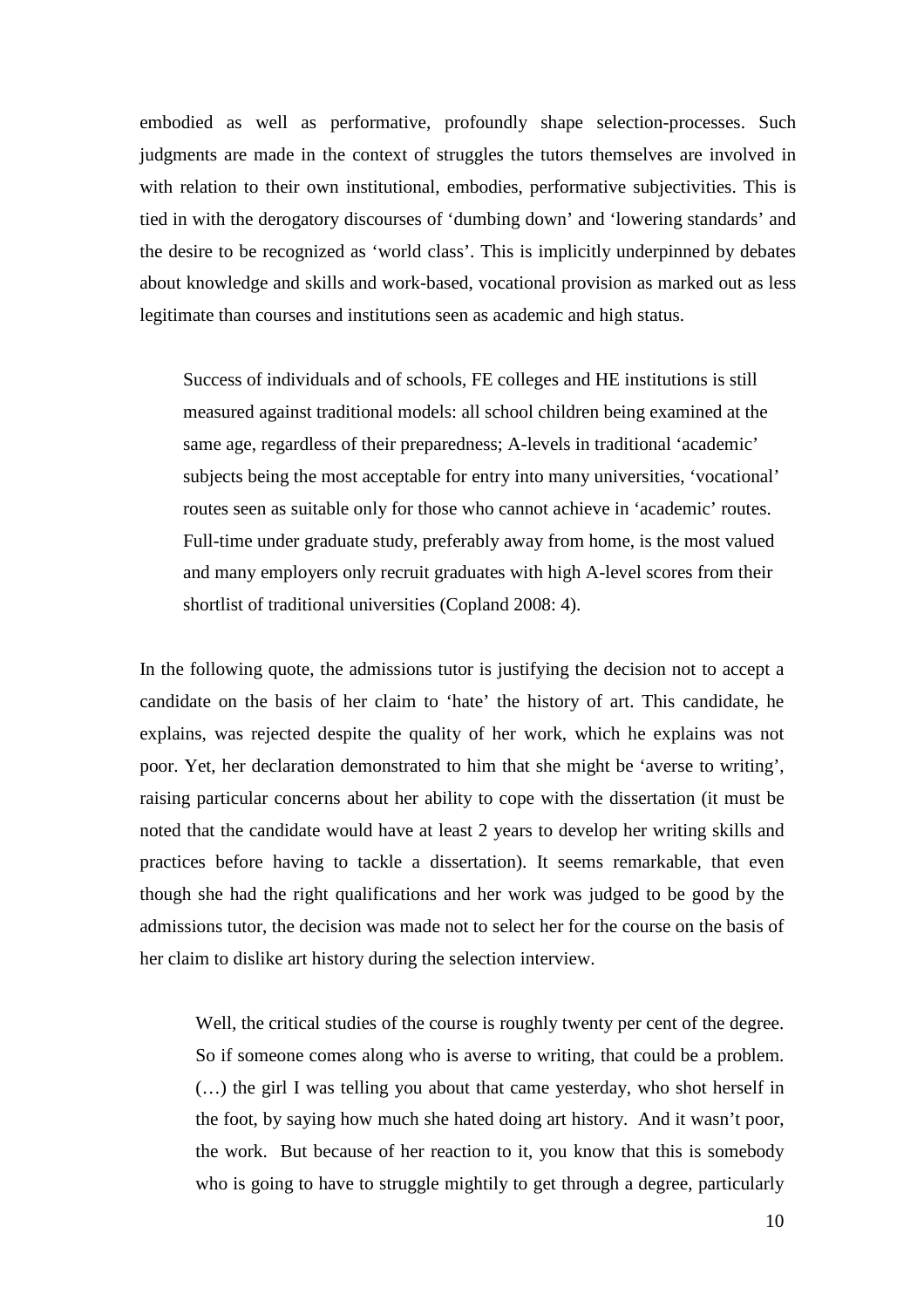when it comes to the dissertation. Somebody who is that averse to it that she hates it. There really is no point in trying to do this. What I look for in the writing is to see whether they are being analytical (…) what you are hoping to find is that there is a thinker there.

Teresa Lillis explains that academic writing practices serve to privilege 'the discursive routines of particular social groups whilst dismissing those of people who, culturally and communally, have access to and engage in a range of other practices' (Lillis, 2002: 39). Her points help to uncover the subtle ways that certain candidates might be constructed as lacking the appropriate potential, when in fact the judgment is being made against an ideal form of literacy practice, that is learned and acquired though particular sets of cultural, social and linguistic capital, most available to those from higher socio-economic and white racialised backgrounds. Lillis explains that:

The conventions surrounding the production of student academic texts are ideologically inscribed in at least two powerful ways: by working towards the exclusion of students from social groups who have historically been excluded from the conservative-liberal project of HE in the UK and by regulating directly and indirectly what student-writers can mean, and who they can be (Lillis,2001: 39).

The emphasis on demonstrating the ability to write in particular ways serves to exclude working-class and Black and ethnic minority groups at both ontological (who is constructed as having potential and ability) and epistemological (what forms of potential are validated though the selection processes) levels. This is profoundly connected to the legitimization of particular forms of subjectivity and highlights the complexity and politics of processes of selection.

The second example draws from my research on men accessing higher education. The research involved in-depth interviews with 39 men participating in access and foundation programmes throughout London, in five case study institutions. I am going to focus now on the theme of respectability, which emerged from the data in relation to the men's gendered and racialised subjectivities.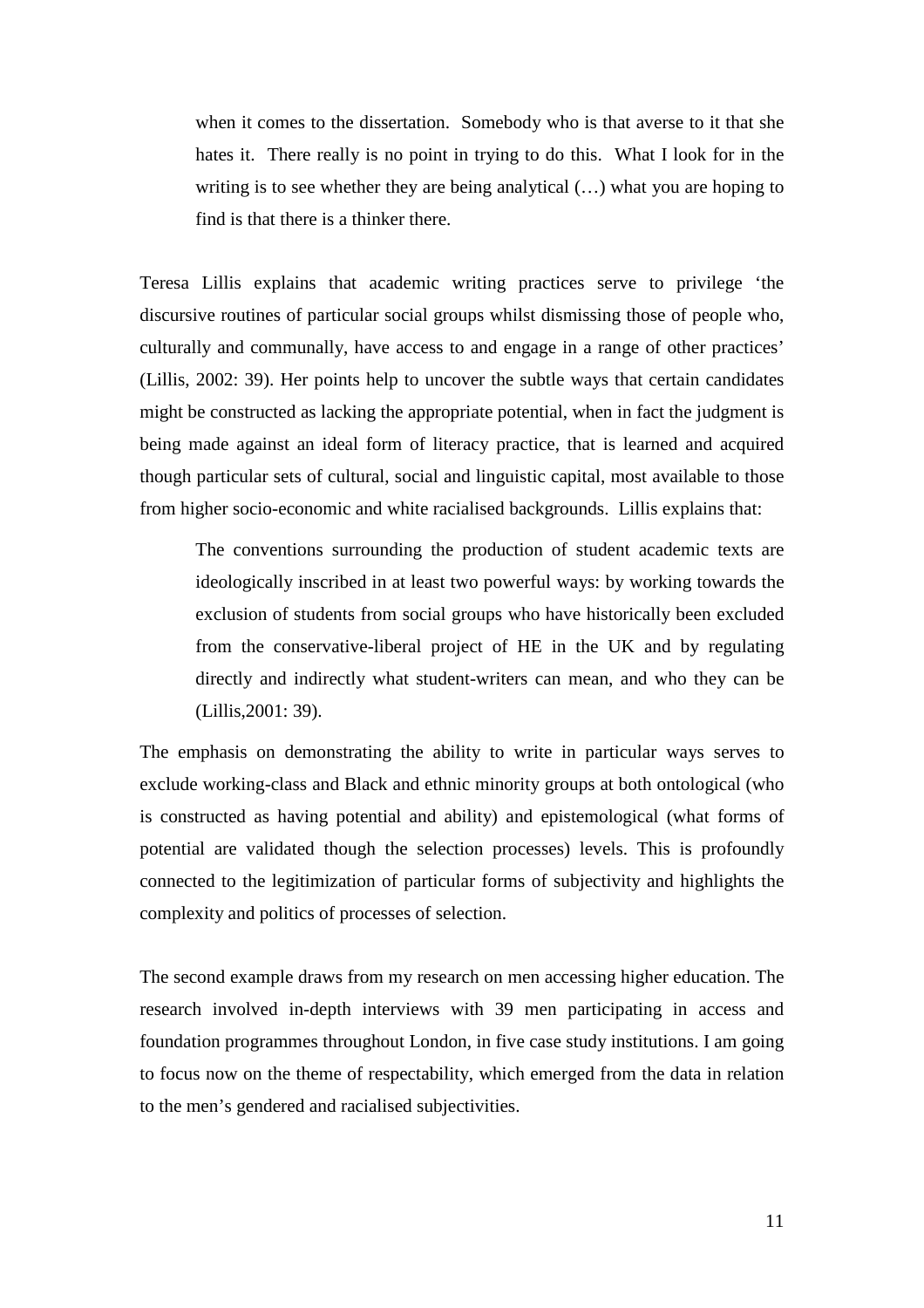The men in my study produce their accounts in the context of these wider discourses of widening participation and neoliberalism. This is linked to the discourses at play around masculinity, which are contested across different social sites and cultural constructions. In describing the reasons HE is important to them, they construct notions of an ideal and respectable form of masculinity.

Ali: Because, as you know, basically when you've got an education you are more respected (aged 19, Middle Eastern, middle-class, Science and Engineering Foundation Programme (SEFP)).

There seem to be interesting conceptual connections here with Skeggs' (1997) analysis of formations of class and gender and notions of 'respectability'. Skeggs conceptualizes 'respectability' as deeply intertwined with classed and gendered subjectivities in her ethnography of working-class women undertaking caring courses in further education. The women in her study struggle to be recognized as respectable, continually attempting to distance themselves from working-class identifications but are conscious, she argues, of their classed location. Skeggs suggests that although those in marginalized positions are aware of their marginalization and seek to act in ways that avoid the classifications of others, they are often unable to escape precisely those classifications that position them as different from normalized subjectivities. She explains:

The women in this study are aware of their place, of how they are socially positioned and the attempts to represent them. This constantly informs their responses. They operate with a dialogic form of recognition: they recognize the recognition of others. Recognitions do not occur without value judgments and the women are constantly aware of the judgments of real and imaginary others. Recognition of how one is positioned is central to the processes of subjective construction (Skeggs, 1997, 4).

Skeggs' analysis of working-class women's classed and gendered subjectivities and their awareness of their social locations helps shed light on the men's accounts in this study. The men similarly do not identify with class, some explicitly refusing to name a specific class positioning. Class is a highly contextualized concept and the men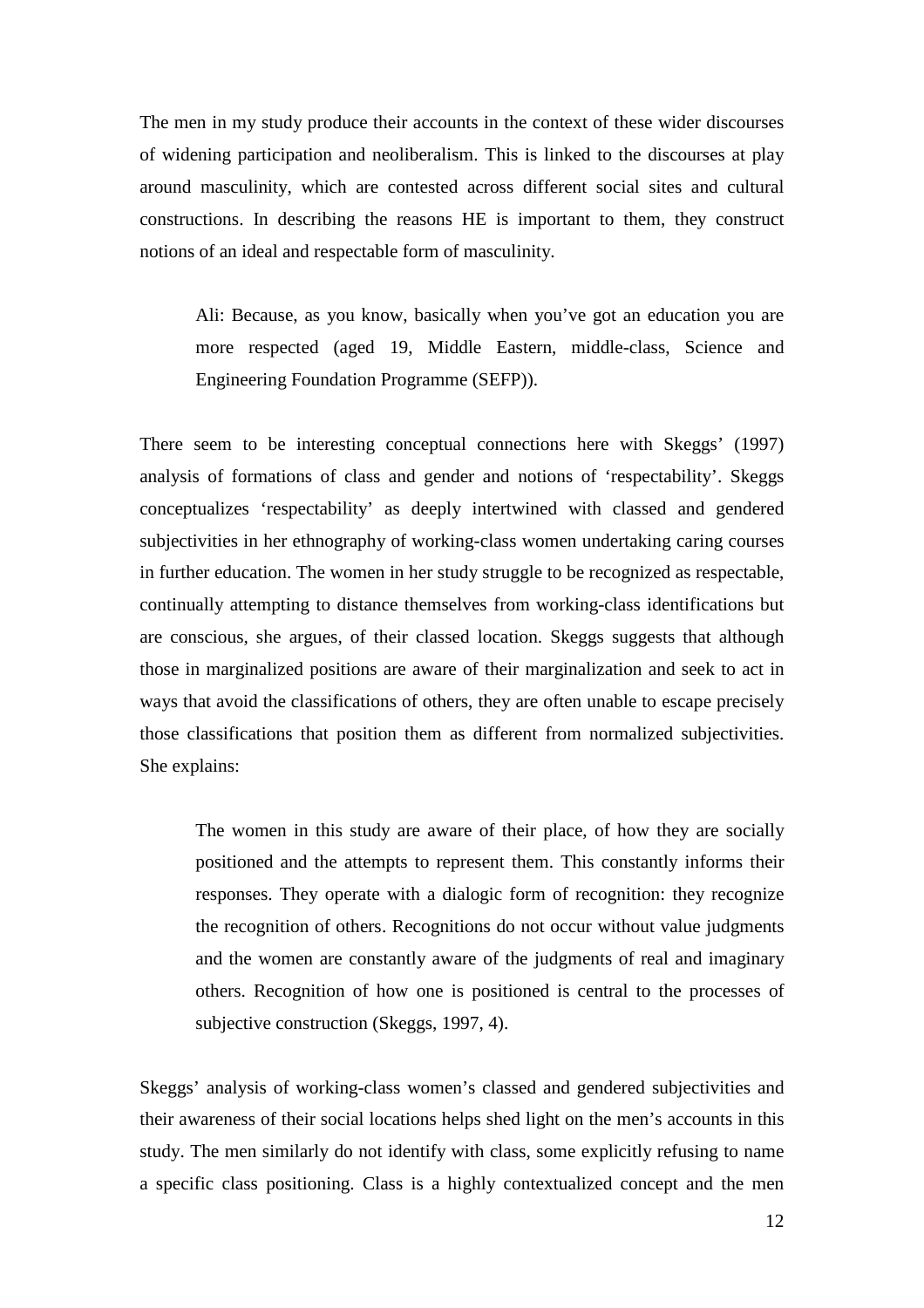bring different understandings of class in relation to their ethnic and racialised subjectivities across space and time, for example in terms of migration and experiences of diaspora (Brah, 1996). Yet the notion of 'respect' features large in a number of the men's accounts, across different ethnic backgrounds. For Gladiator, who is from an Italian background and describes his class positioning as 'comfortable', the constitution of respectability relies on a distancing from physical labour and 'being common':

Gladiator: [Being a student] feels good. Because working is not good. Working is very hard and physical, compared to learning. I don't know, I've always had this thing, when I walk along the road, as either being common or intellectual, just the two groups. And I know it sounds horrible, but I don't like mixing with the common or, I don't know, choose people. So I've always wanted to be in the higher learning class, so being amongst all these students here is great (aged 19, Italian, 'comfortable', SEFP).

Gladiator, in defining his social position as 'comfortable', implies a strong distancing from working-class masculinity, making a powerful link between learning and being 'higher class'. His account is reminiscent of Mac an Ghaill's 'Academic Achievers' who "appeared to be destined for an ambiguous class position" and who accepted the "'mental-manual' division of labour' identifying with 'mental' production" (Mac an Ghaill, 1994, 63). Different forms of class ambiguity appear in the men's accounts, illuminating the complexities of class as a form of identity and as a conceptual tool. Paul, for example, describes himself as socially mobile, as middle-class but from a 'lower-class' background:

Paul: As soon as you say to friends - I'm a mature student, full-time - it's o-ooh. So they call me an intellectual git now. I feel a bit brainier. Is that the word? Brainier? I feel more intellectual, although it's only been a week. But yeah, I do feel different. I think there's a status to being a student isn't there? What are you? I'm a bricklayer. What are you? Oh, I'm a student. I think there's a bit of social status there (aged 39, white English, working/middleclass, Access to Social Sciences and Humanities).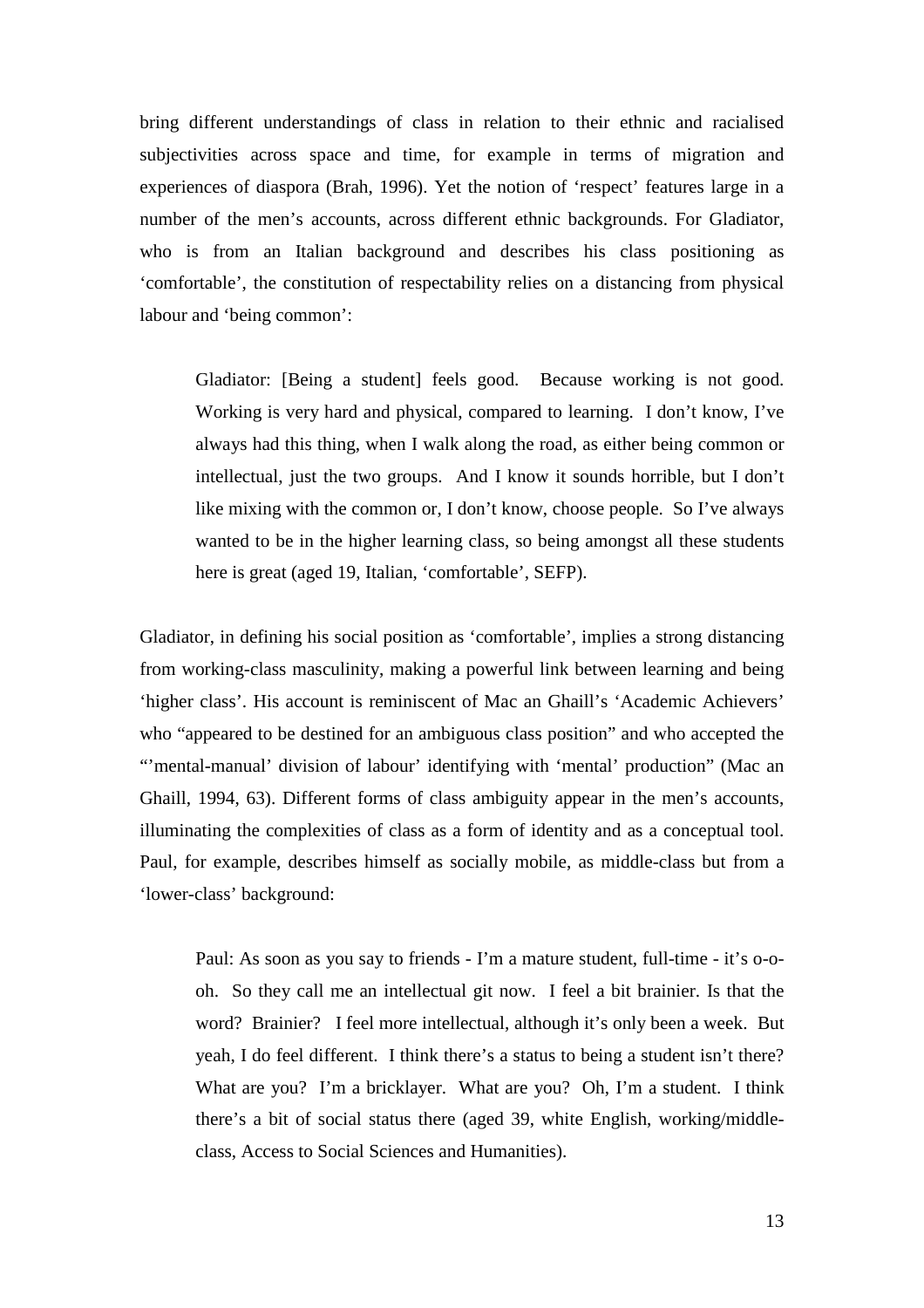Gladiator and Paul strongly associate being a student with being 'higher class'. Participating in HE in their accounts represents social status and is desirable because of their investment in self-improvement and becoming a different kind of a man. This is in contrast to the men interviewed by Archer and Leathwood (2003), who see being a student as incompatible with working-class masculinities. Unlike the men in their study, who largely associated HE participation with "negative, undesirable images of masculinity" (Archer and Leathwood, 2003, 179), the men in my study see HE as a form of self-improvement and subjective transformation and explicitly distance themselves from working-class masculinity. Although positioned across different and competing formations of identity, the men bring into play an imagined hegemonic masculinity in their struggle towards success and respectability. They construct respectable men as university educated, not doing physical work, having a well-paid job, being comfortable but not too wealthy, and having a home and a stable family life.

### **Changing practices**

I have argued that WP is implicated in exclusionary practices, which reposition those historically marginalized and misrecognised as the Other in higher education sites. This is connected to struggles over status and being seen as world-class in higher education (which privileges research rather than teaching as the primary measure of quality, worth and value). In such struggles, divisions between vocational and academic forms of education are reinforced, with students from privileged backgrounds continuing to benefit from access to and participation in high-status, elite forms of higher education, whilst students traditionally under-represented are concentrated in lower-status forms of provision and tend to face disadvantages in the labour market in comparison to graduates with higher-status degrees.

For the final part of my paper, I want to focus on the possibilities for developing strategies of WP underpinned by transformative approaches, which focus on institutional practices, structures and cultures, rather than individual attitudes and deficit. In order to do this, I introduce the concept of 'reflexivity' as an important form of inclusive practice, which centres on issues of equity and justice.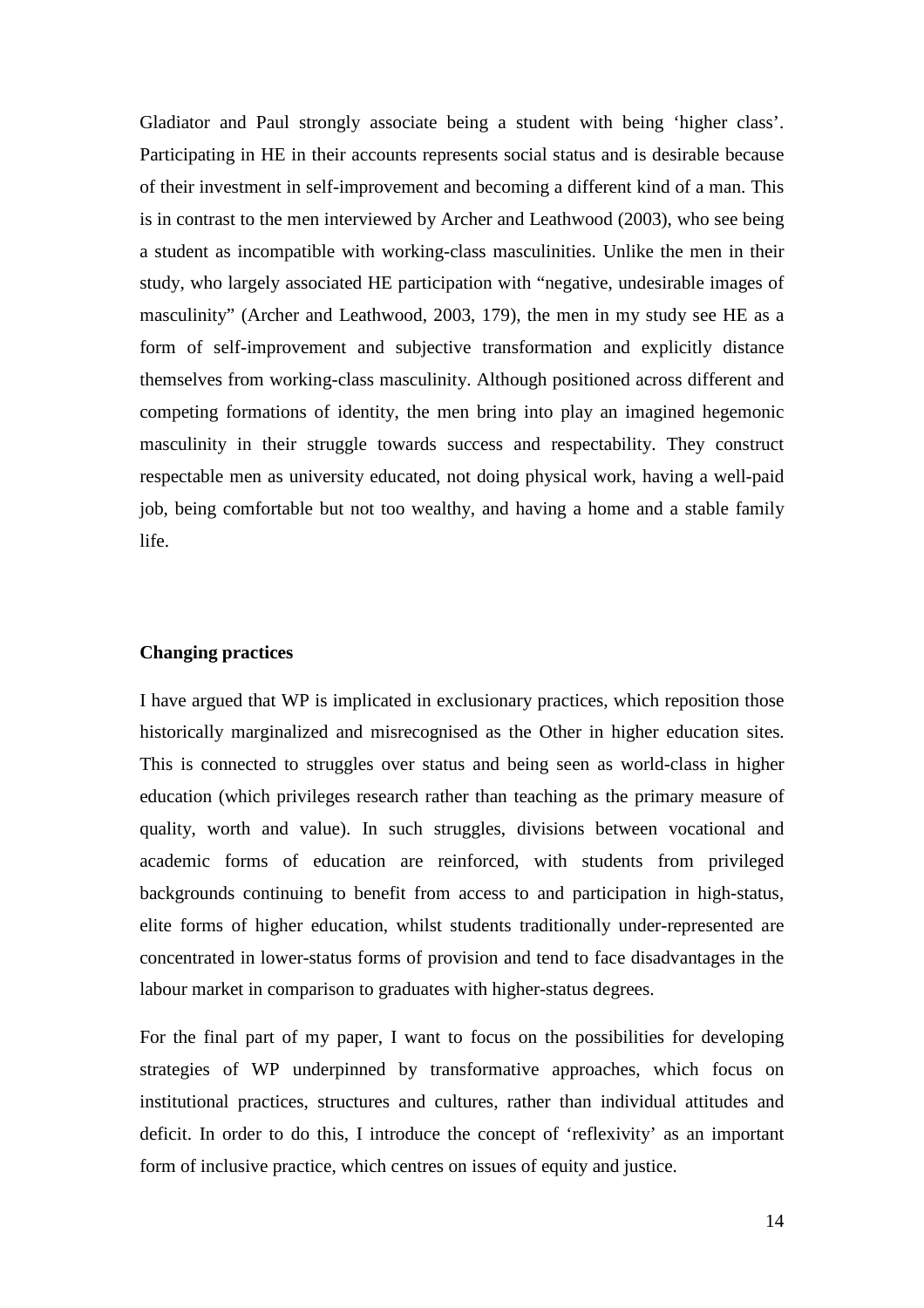For example let's reconsider admissions practices drawing on reflexivity as a form of inclusive practice. One of the key problems the example of Nina highlights, is that processes of selection are tied to implicit value judgments about what counts as knowledge and who is recognized as a knowing subject with potential. Such judgments are racialised and tied in with epistemological frameworks that value particular forms of knowledge (which are of course contextualized in relation to discipline and subject – in Nina's case the epistemological framework is defined by arts and fashion disciplinary practices and assumptions). I argue that a first step in developing inclusive approaches is to raise levels of awareness about the ways that judgments are made about selection, through the practices of reflexivity.

Reflexivity requires the individual to not only reflect critically on her practices, but also to situate her practices within wider sets of social relations, including relations of power and inequality within disciplinary fields and institutions. This forces the implicit to become explicit in selection processes, so that unequal relations (e.g. between 'hip-hop' and other forms of fashion associated with 'high culture') become visible to those responsible for making equitable decisions. Equity must be put at the centre of such decision-making, so that the criteria foreground issues of social justice. In such a framework, Nina's work and qualifications will be placed next to her answer in the interview about the influence of hip-hop. However, the admissions tutor will be required to interrogate her discriminations against hip-hop as an inappropriate form of influence and to ask herself if these judgments are informed by privileged values about what counts as knowledge and experience. In doing this, Nina's potential can be re-evaluated having scrutinized the discriminatory values that might unfairly exclude her from being recognized as a student with talent and potential.

However, in order for such reflexivity to be effective, this must move beyond individual practitioners' approaches to institutional practices that are fully integrated into the ethos, principles and values of the institution itself. In the UK, arguments have repeatedly been made that the main work of widening participation to higher education must happen in schools and colleges. I disagree. Rather I want to argue that universities have a great deal to learn from the practices at further education colleges and schools and that much of the work is about transforming the practices of higher educational institutions, including for example pedagogical and assessment practices.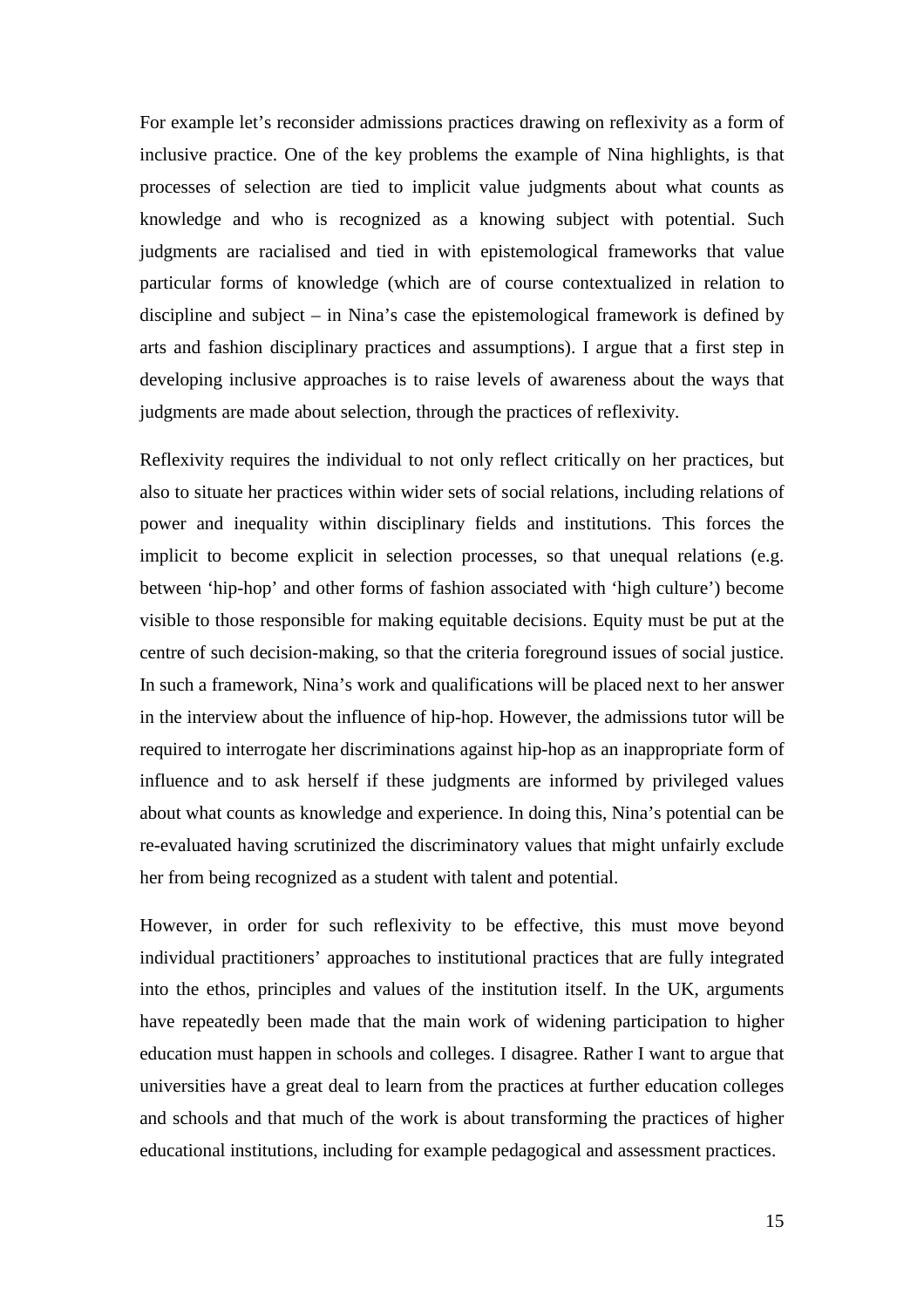Reflexivity as inclusive practice requires that the initial training as well as continuing professional development of academics, teachers and other educational-professionals, place the operations of inequality and exclusion at the centre of the curriculum, so that those in decision-making positions assert their authority in ethical and inclusive ways that address issues of social justice. This of course involves broadening the scope of frameworks for access and WP away from neo-liberalism and towards social justice. I am not arguing that economic concerns are irrelevant and fully accept that institutions must keep economic considerations in the frame. However, economic considerations should not be the main and foremost driver of education and the distribution of educational opportunities.

Integrating reflexive practices formally into our institutional structures, and repositioning equity as a primary concern in processes of selection, is imperative in developing a widening participation agenda that truly *widens* rather than *increases* educational participation, across the full richness of lifelong learning opportunities, including the vocational and academic. This must challenge divisions between hierarchical forms of knowledge and provision, and reformulate what counts as knowledge and who has access to meaning-making. In the long-term, this involves dismantling policies that reinforce the problematic divisions between academic and vocational. One of the most challenging aspects of this project is to involve those in the most privileged social positions, for example the most prestigious universities, to participate in the questioning of practices and policies that reinforce such divisions. This is where a concept of social justice, as both about redistribution and recognition, is so important (Fraser 1997). This involves a deeply transformative reorientation to the project of WP, which requires a focus on the most privileged subjecting themselves to change and transformation rather than the current context, which focuses on the 'disadvantaged' to become more like the advantaged (Gewirtz 2001; Burke and Jackson 2007).

The project I am proposing is clearly a significant, long-term and radical one and I recognize that it is a difficult set of aims to propose in the current global framework. However, the vision is worth keeping to the fore of our educational imaginations. The current economic crisis offers us new ways of doing and understanding and so we are presented with a context of hope and possibility. For those of us who are committed to the project of widening educational participation and to deconstructing problematic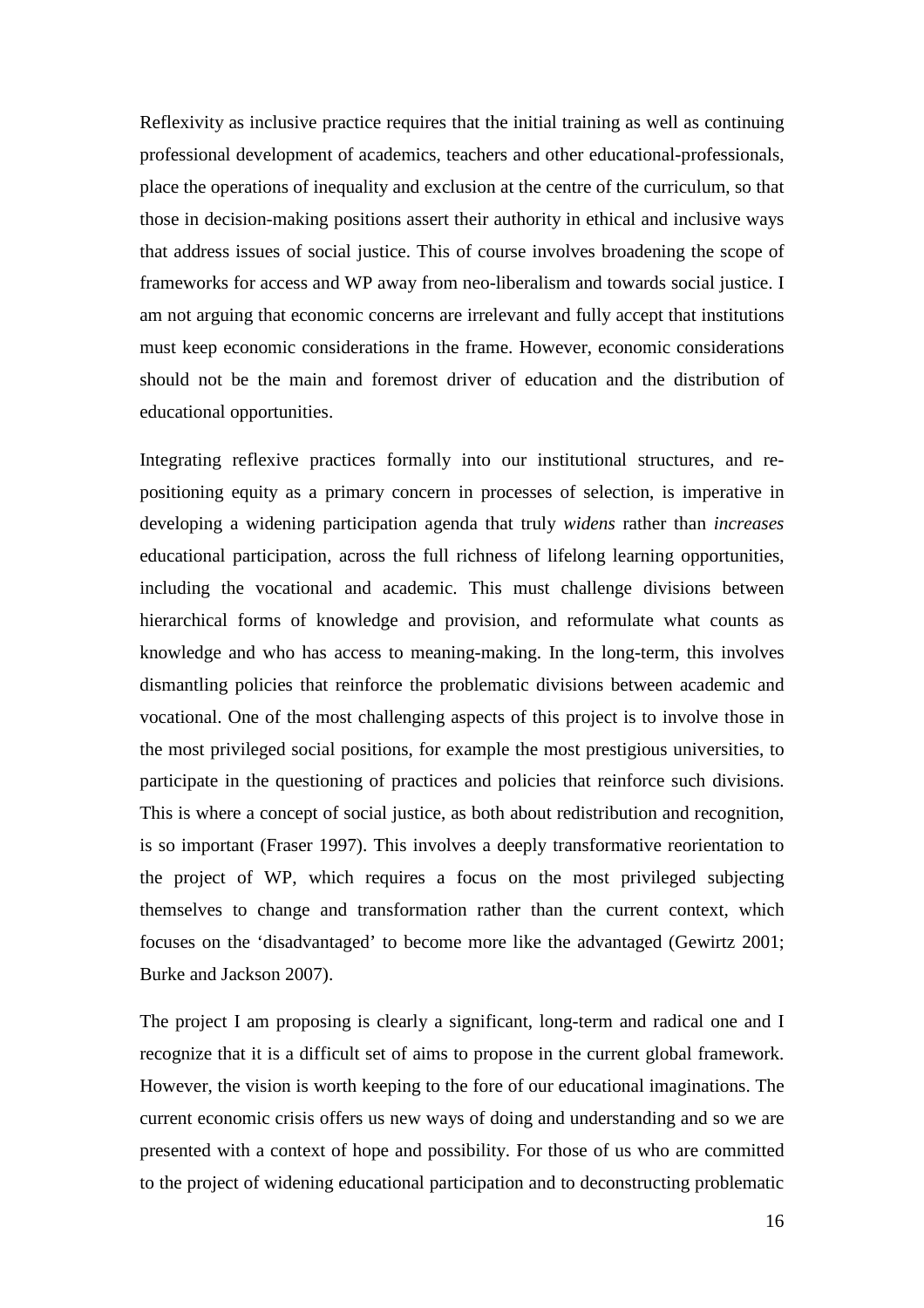divisions between vocational and academic, we can take some small steps towards a more socially equitable and just future. This requires a reflexive stance towards our everyday practices within educational institutions and our work with colleagues and students. It requires us to resist forms of neo-liberal regulation and to work collaboratively rather than to reinforce current modes of individualization. I have focused on admissions as one form of practice that might be transformed through reflexivity. However, I have argued in the body of my work that access to higher education is much more than issues of admission and entry. It requires us to problematise and re-constitute our practices in all dimensions of our work, including developing inclusive pedagogies, assessment and quality frameworks, and approaches to educational leadership and management.

## **References**

Archer, L., M. Hutchings, et al. (2003). Widening participation in higher education: Implications for policy and practice. Higher Education and Social Class: Issues of exclusion and inclusion. L. Archer, M. Hutchings and A. Ross. London, Routledge Falmer.

Ball, S. (1990). Politics and Policy Making in Education. London, Routledge.

Blackmore, J. (2006). Unprotected participation in lifelong learning and the politics of hope: a feminist reality check of discourses around flexibility, seamlessness and learner earners. Gender and Lifelong Learning: Critical feminist engagements C. Leathwood and B. Francis. Oxon, Routledge 9-26.

Bowl, M. (2003). Non-Traditional Entrants to Higher Education: 'They talk about people like me'. Stoke-on-Trent, Trentham Books.

Burke, P. J. (2002). Accessing Education effectively widening participation. Stokeon-Trent, Trentham Books.

Burke, P. J. (2006). Fair access? Exploring gender, access and participation beyond entry to higher education. Gender and Lifelong Learning: critical feminist engagements C. Leathwood and B. Francis. Oxon, Routledge.

Burke, P. J. (2006). "Men Accessing Education: Gendered Aspiration." British Educational Research Journal **32**(5): 719 - 734.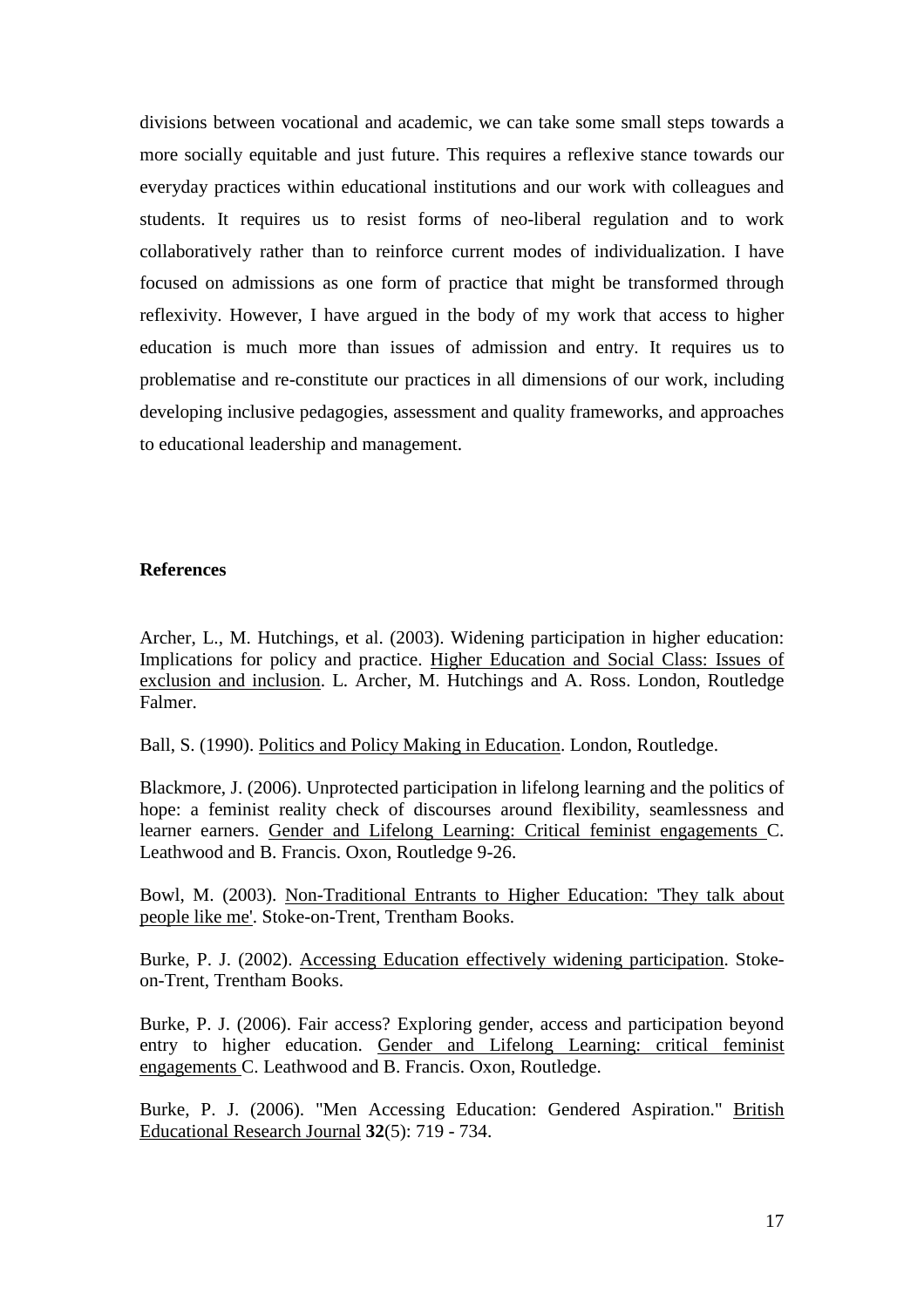Burke, P. J. (2009). "Men Accessing Higher Education: Theorising continuity and change in relation to masculine identities." Higher Education Policy **22**(1): 81-100.

Burke, P. J. and S. Jackson (2007). Reconceptualising Lifelong Learning: Feminist Interventions. London, Routledge.

Copland, G. (2008). Introduction. Unfinished business in widening participation; the end of the beginning. G. Copland, D. Sachdev and C. Flint. London, Learning and Skills Council.

Davies, B. and S. Saltmarsh (2007). "Gender economies: literacy and the gendered production of neo-liberal subjectivities." Gender and Education **19**(1): 1 - 20.

DfES (2003). The Future of Higher Education. London, The Stationery Office Ltd.

Fraser, N. (1997). Justice Interruptus: Critical Reflections on the "Postsocialist" Condition. London, Routledge.

Gerwirtz, S. (2001). "Cloning the Blairs: New Labour's programme for the resocialization of working-class parents." Journal of Educational Policy **16**(4): 365-378.

Gewirtz, S. (2001). "Cloning the Blairs: New Labour's programme for the resocialization of working-class parents." Journal of Educational Policy **16**(4): 365-378.

HEFCE (2005). Young Participation in Higher Education. Bristol, Higher Education Funding Council for England.

HEFCE (2006). Widening Participation, HEFCE. **2007**.

Jackson, S. (2003). "Lifelong Earning: working-class women and lifelong learning." Gender and Education **15**(4): 365-376.

Jones, C., J. Turner, et al. (1999). Introduction. Students writing in the university: Cultural and epistemological issues. C. Jones, J. Turner and B. Street. Amsterdam and Philadelphia, PA, John Benjamins Publishing Company.

Jones, R. and L. Thomas (2005). "The 2003 UK Government Higher Education White Paper: a critical assessment of its implications

for the access and widening participation agenda." Journal of Education Policy **20**(5): 615-630.

Lawler, S. (2005). "Introduction: class, culture and identity." Sociology **39**(5): 797- 806.

Leathwood, C. (2006). Gendered constructions of lifelong learning and the learner in the UK policy context. Gender and Lifelong Leraning: Critical feminist engagements C. Leathwood and B. Francis. Oxon, Routledge.

Morley, L. (1999). Organising Feminisms: The Micropolitics of the Academy. Hampshire, Macmillan Press.